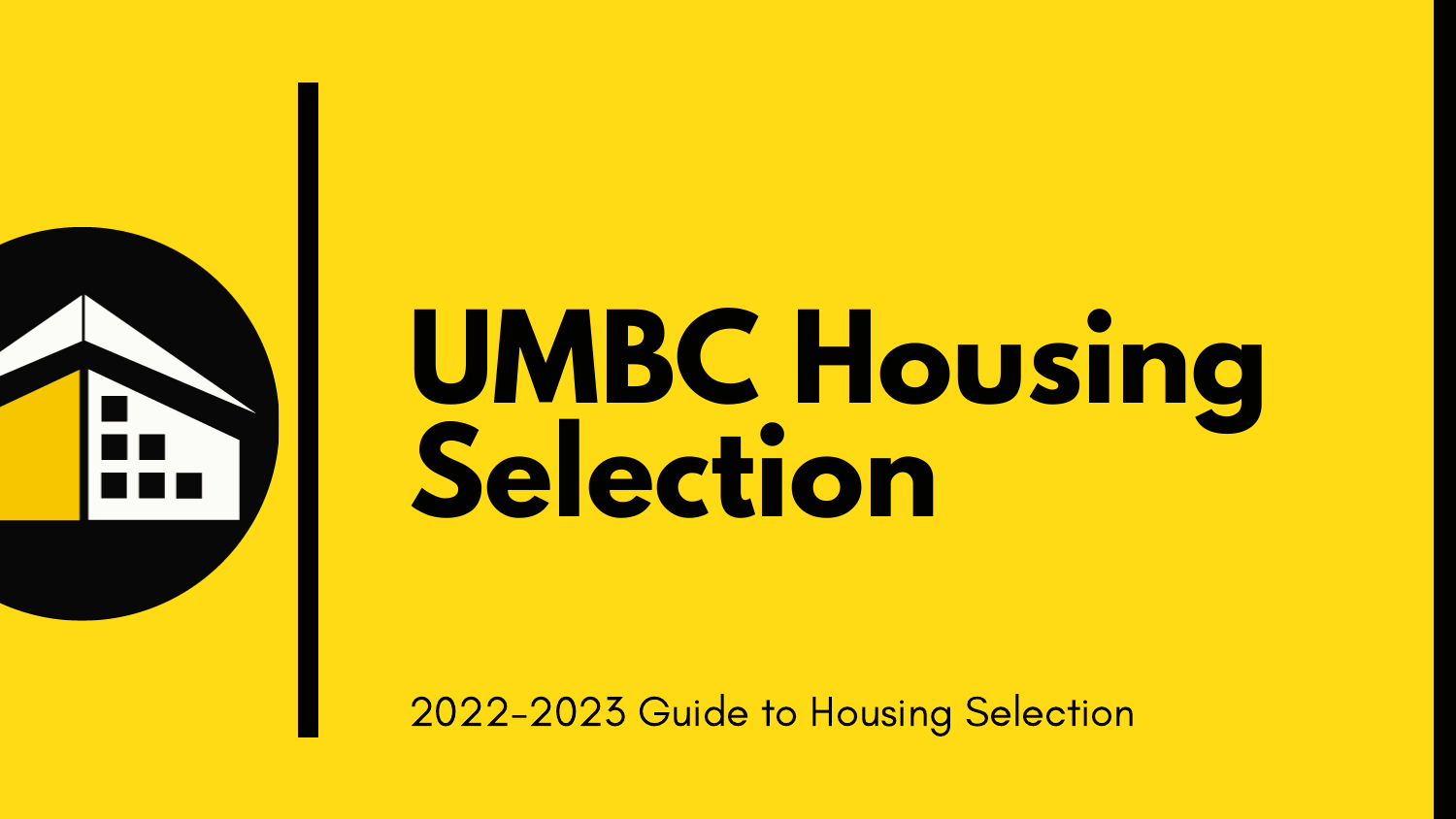# **SAVE THE DATES IMPORTANT DEADLINES**

March 16 Walker Avenue Housing Selection Application Available for Graduate & 5th Year Residents

#### April 1 at 5 p.m. Application Deadline

March 18 Housing Selection Application Available for all Undergraduate Residents

April 11 at Noon Roommate Formation Deadline

April 20 & 21

# Walker Avenue Selection

April 27-29

Residential Life Selection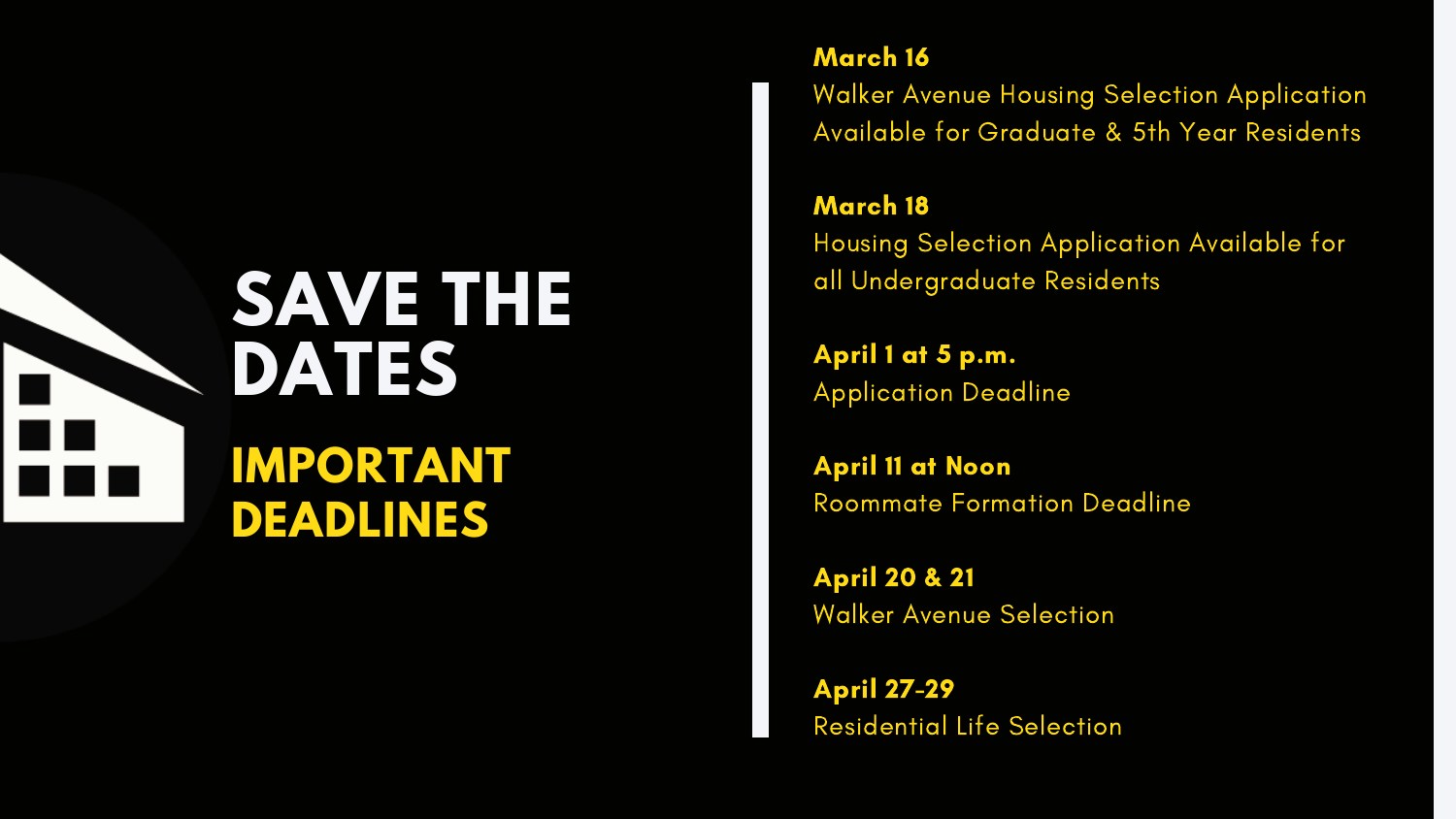# **HOUSING SELECTION PROCESS THREE EASY STEPS**

### APPLY

Complete your Housing Selection Application, License & \$200 Reservation Fee by April 1, 2022 at 5PM

### FORM A GROUP

This step is optional, as students may apply for housing and select a room as an individual. Alternatively, you may form groups of 2 or 4 by April 11, 2022 at Noon.

#### **SELECT**

Your selection time will be sent to your UMBC email at least 2 days before the start of the selection period. Login during your assigned time to pick your room for the upcoming year.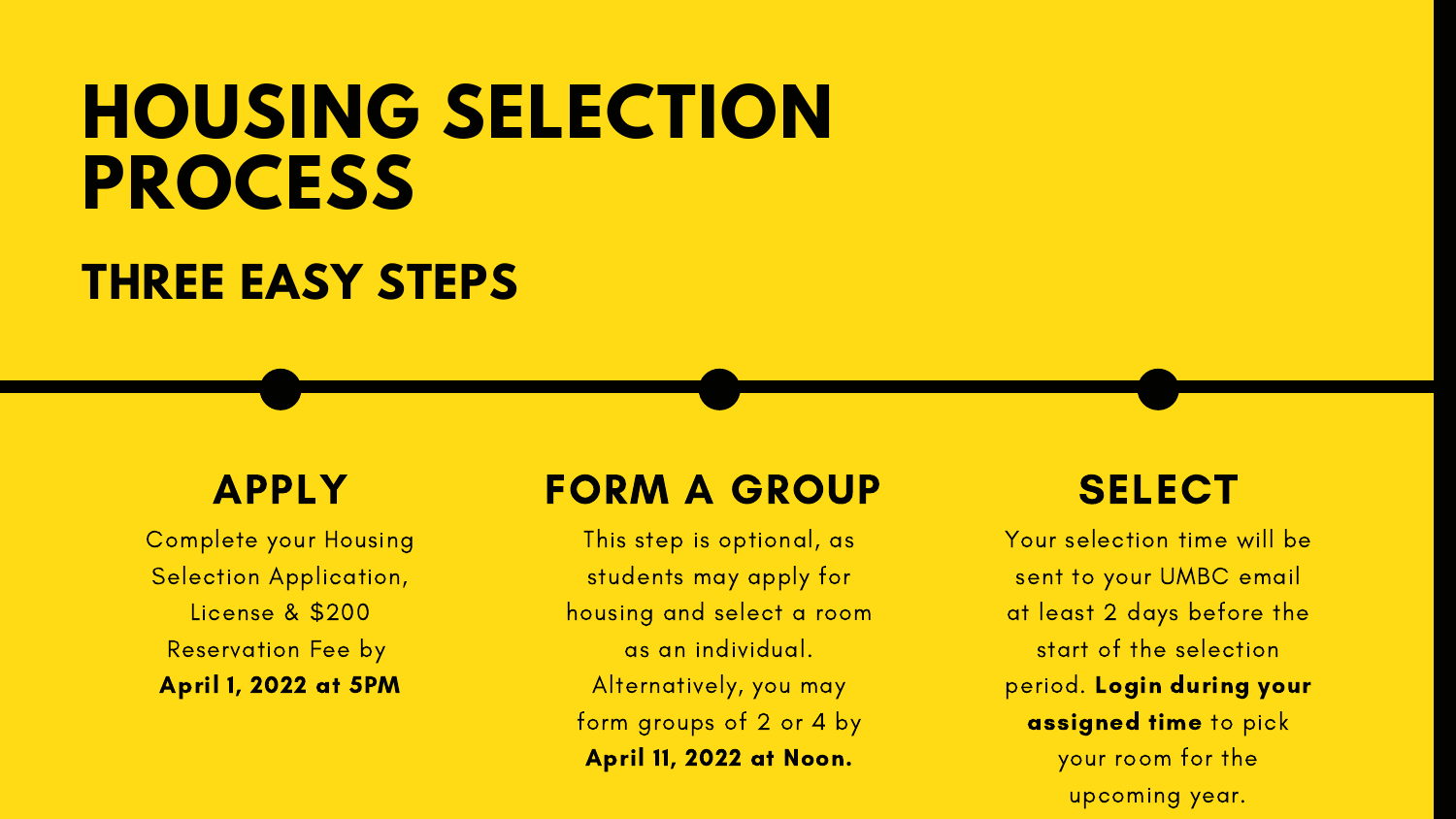# **HOUSING SELECTION ELIGIBILITY REQUIREMENTS**

#### **COVID** COMPLIANT

Students must be in compliance with UMBC COVID-19 expectations, this includes the booster requirement.

#### GOOD FINANCIAL STANDING

Students with outstanding student account balances greater than \$250 will not be granted access to the application.

#### CURRENT RESIDENT

Students be a currently enrolled UMBC resident or commuter who completed a "[Commuter](https://forms.gle/f7piKVfYza6U38qs6) Pass " with a current resident.

#### APPLICATION & RESERVATION FEE

You must submit your application and \$200 Reservation Fee by April 1, 2022 at 5 p.m. in order to participate in housing selection.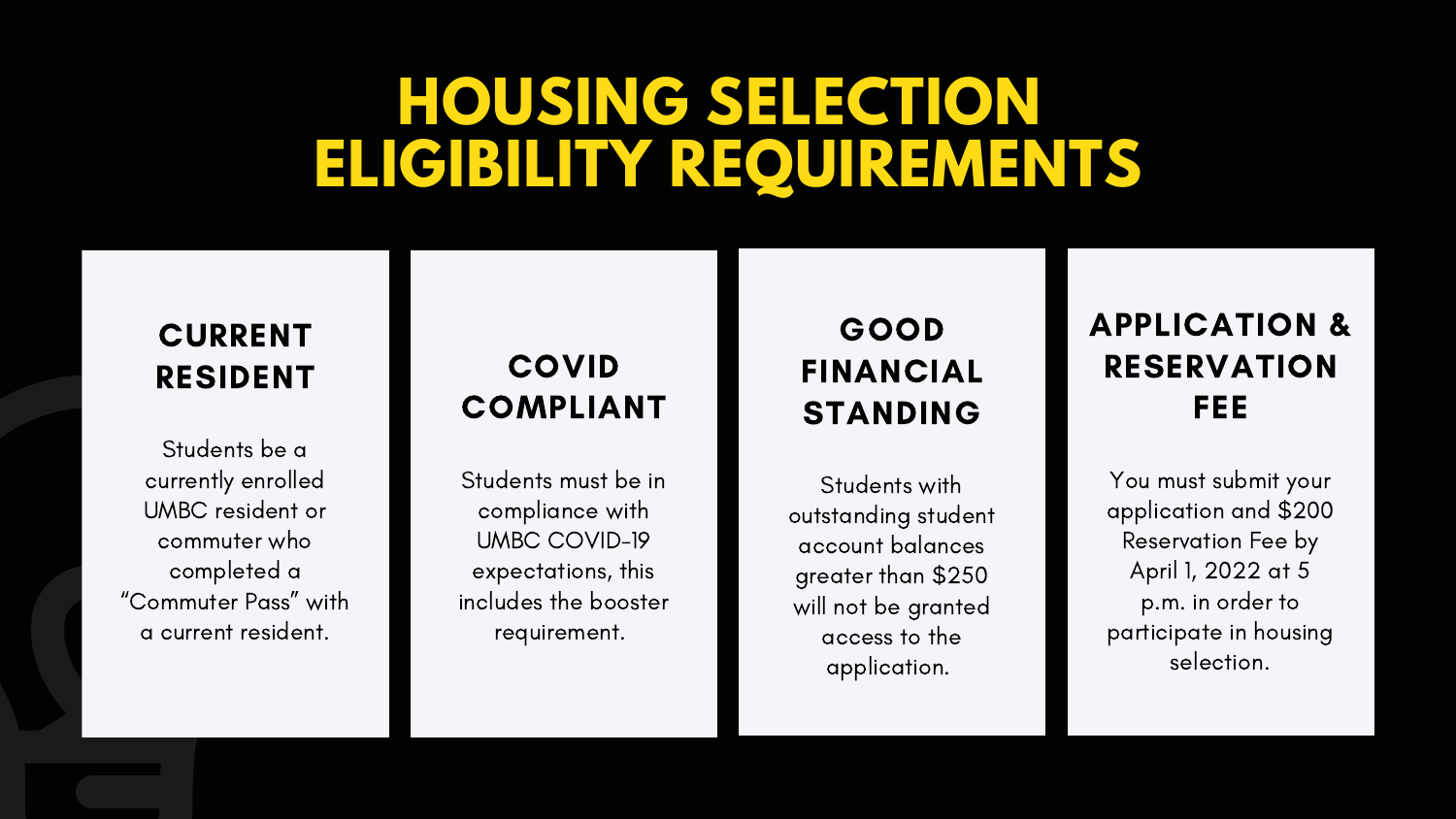### **WALKER AVENUE APARTMENT HOUSING SELECTION ELIGIBILITY**



In addition to the general Housing Selection Eligibility requirements, students interested in participating in Walker Avenue Housing Selection must meet the following criteria.

You must either be enrolled as a graduate student or be an undergraduate student with 39+ completed credits by April 1, 2022.

### CREDIT STANDING

### LIMITED PARTICIPATION

As space is limited at Walker Avenue, only the first 500 students to fully submit their Walker Avenue Housing Selection Application, License & \$200 Reservation Fee will be eligible to participate in Walker selection.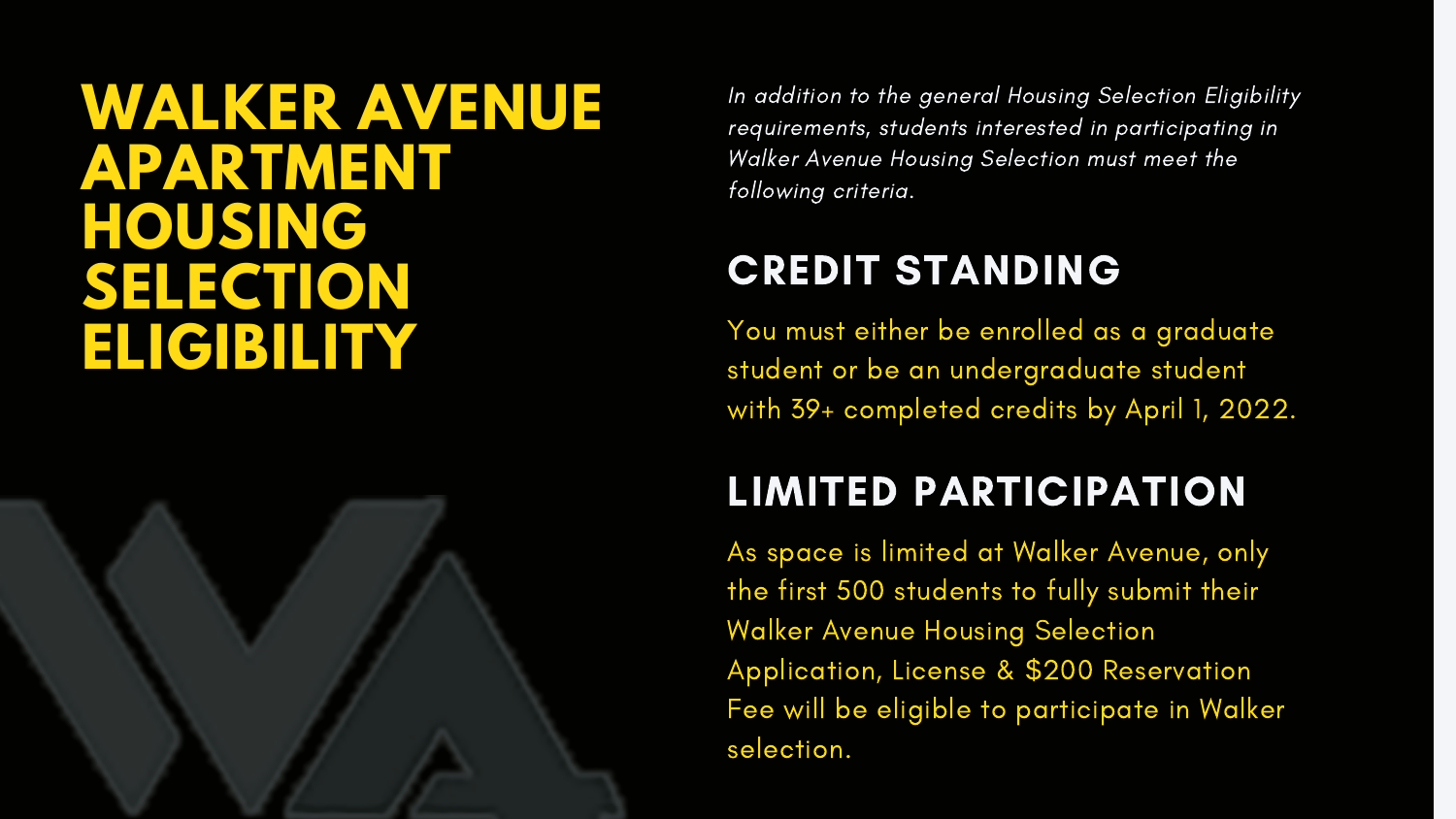# **BEFORE YOU APPLY WHAT TO CONSIDER BEFORE YOU SUBMIT YOUR APPLICATION**



Explore our communities & housing options on our [website.](http://reslife.umbc.edu/communities)

If you have a roommate group, talk to them about where they interested and eligible to live.



Budget & plan to pay the \$200 Reservation Fee between March 18 and April 1.



Verify your eligibility.



Determine where you are eligible & interested in living.

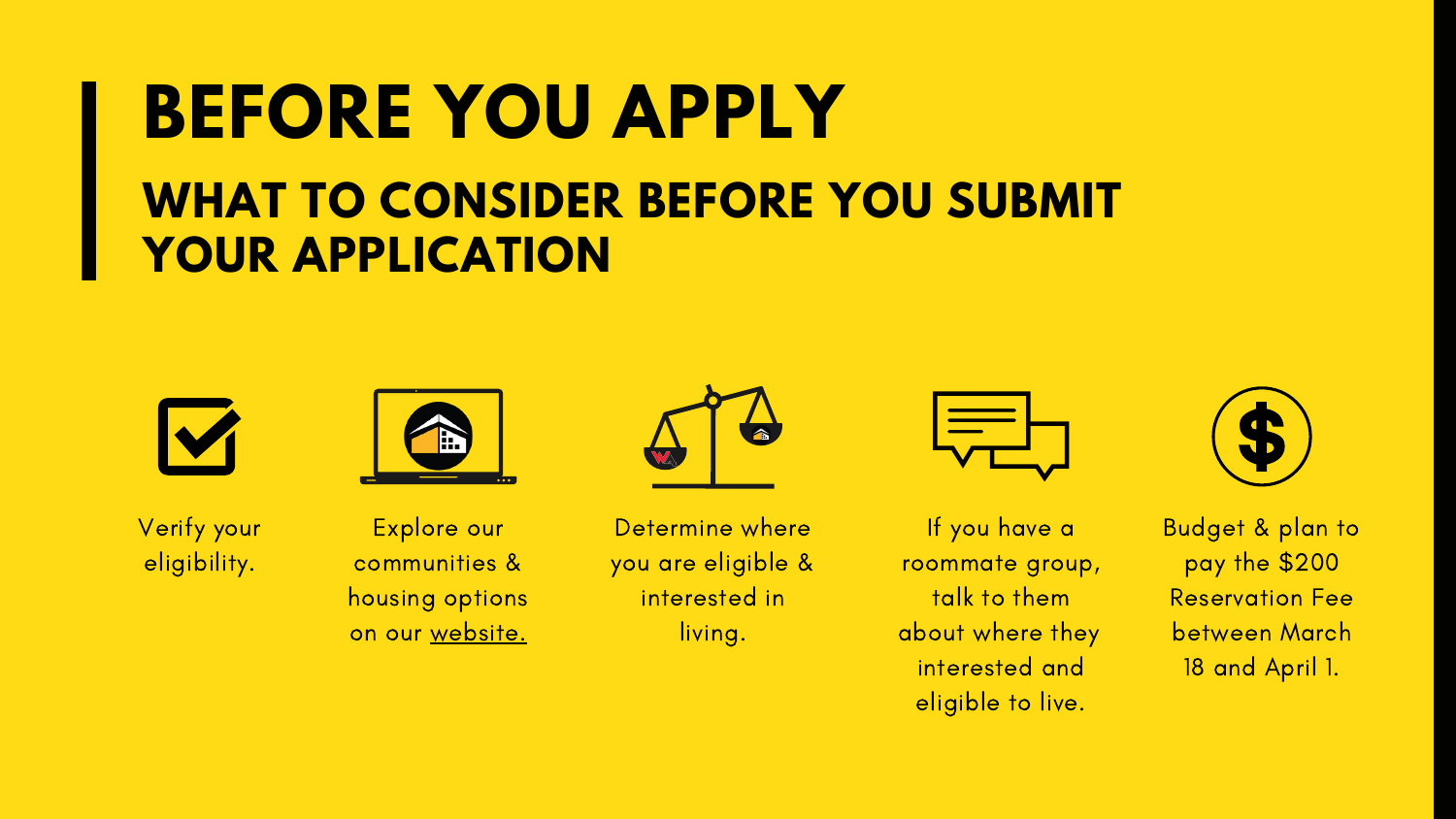# **APPLY BY APRIL 1, 2022 AT 5PM**

- o You can only choose one application.
- As soon as you select an application, the other choice will disappear.
- o If you choose the wrong application, contact Residential Life or Walker Avenue in writing or by phone before April 1, 2022 in order to be reissued the application(s).



Current residents must submit their Residential Life or Walker Avenue Housing Selection Application (License and Reservation Fee) by April 1, 2022 at 5PM to be guaranteed on-campus housing and participate in Housing Selection.

If you are an undergraduate student with 39 completed credits, you may have the option to pick from the Residential Life or Walker Avenue applications, please note: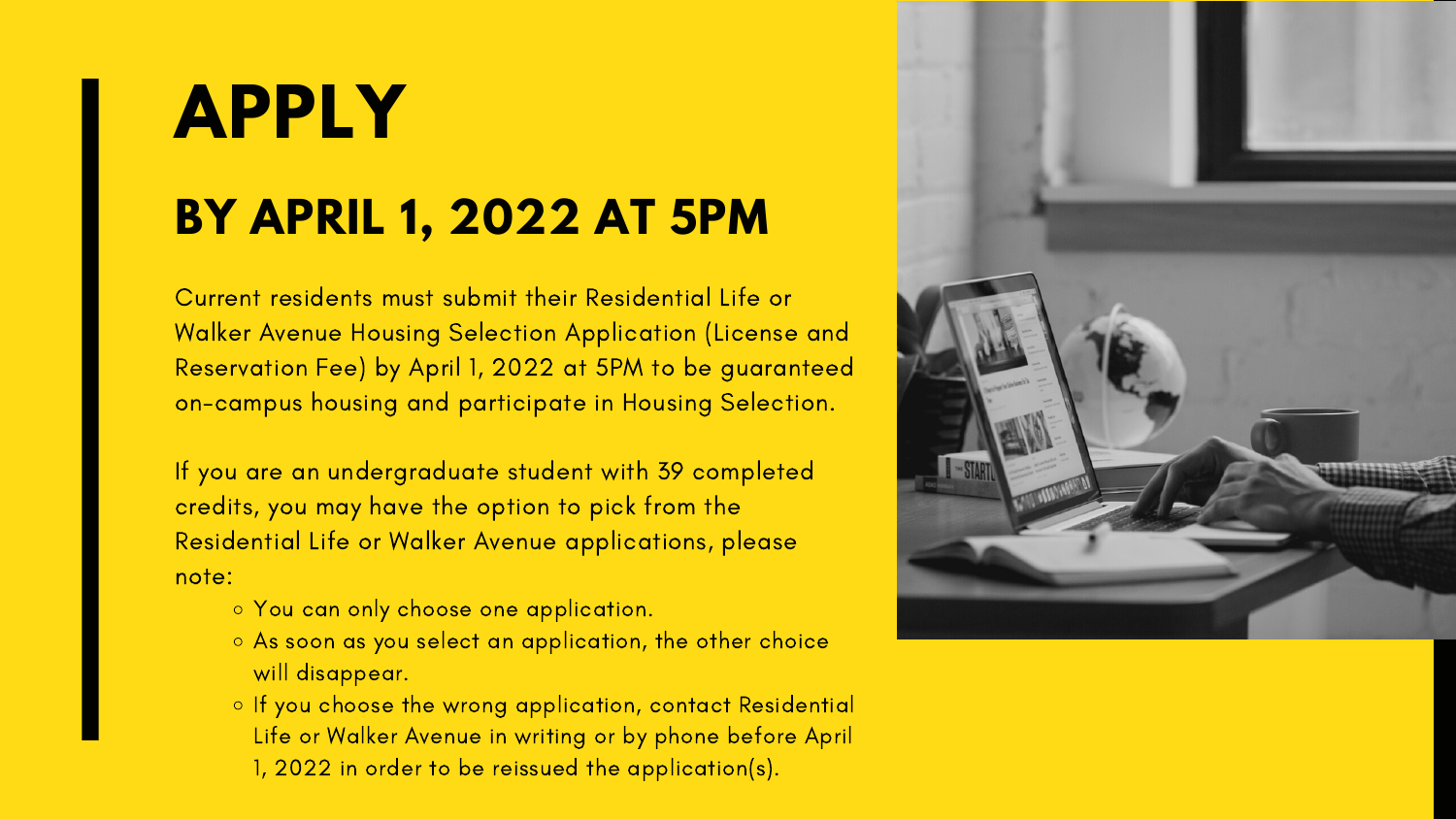# **APPLY HOUSING LICENSE (CONTRACT)**

- The housing license is a contract.
- The term of the license is for the **entire academic year**, both Fall & Spring semesters.
- Students that submit a license and change their mind or cancel their assignment prior to the start of move-in will be assessed a [cancellation](https://reslife.umbc.edu/apply/housing_procedures/) fee. For more information about cancellations and petitions, please review the Housing [Procedures.](https://reslife.umbc.edu/rlexperience/procedures/)

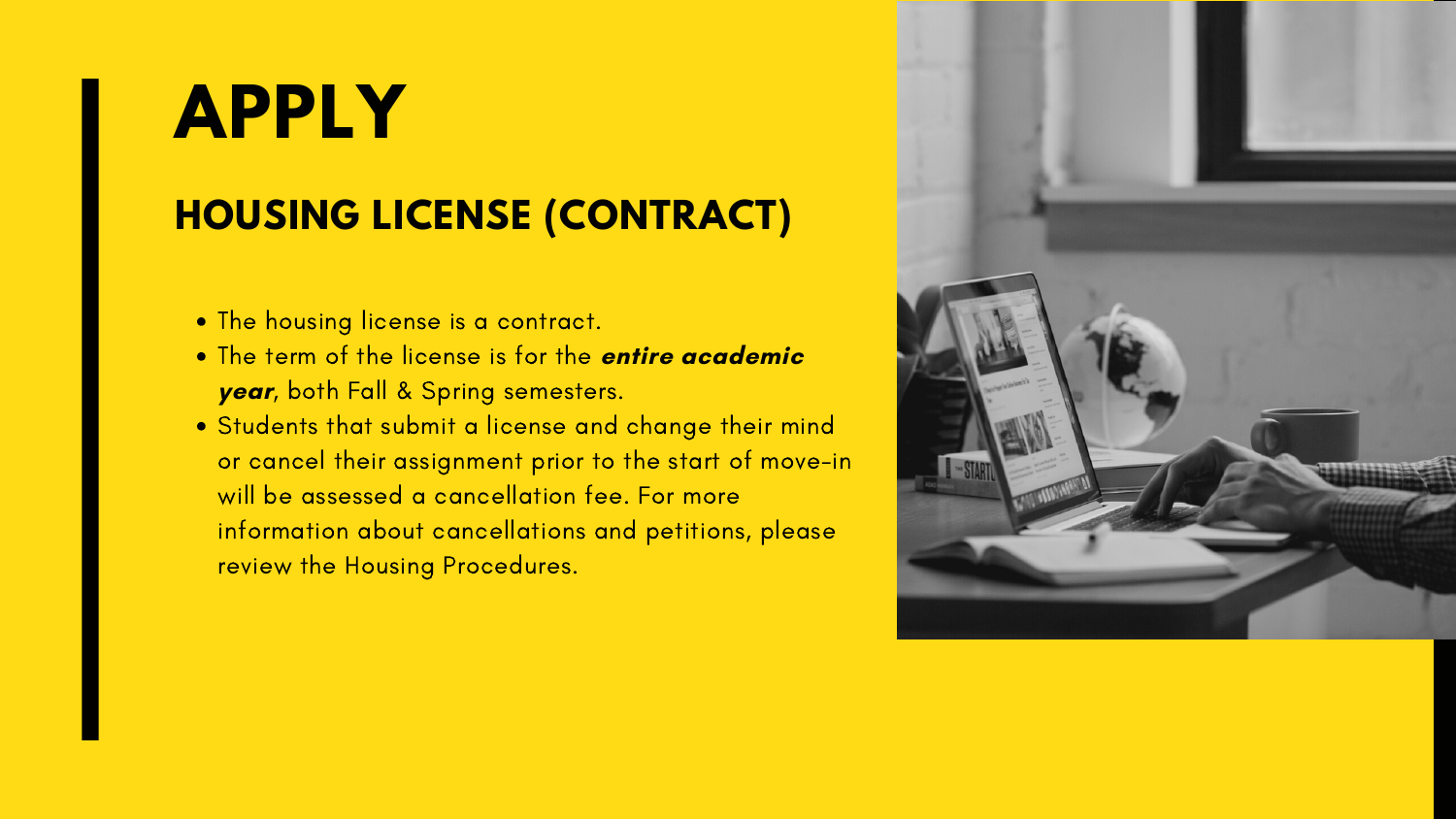# **APPLY \$200 RESERVATION FEE**

- Students must pay a \$200 housing reservation fee in order to be assigned to participate in Housing Selection.
- Payment must be in the form of Credit Card or ACH.
- The reservation fee money will be applied as a credit toward your first 2022-2023 housing bill.

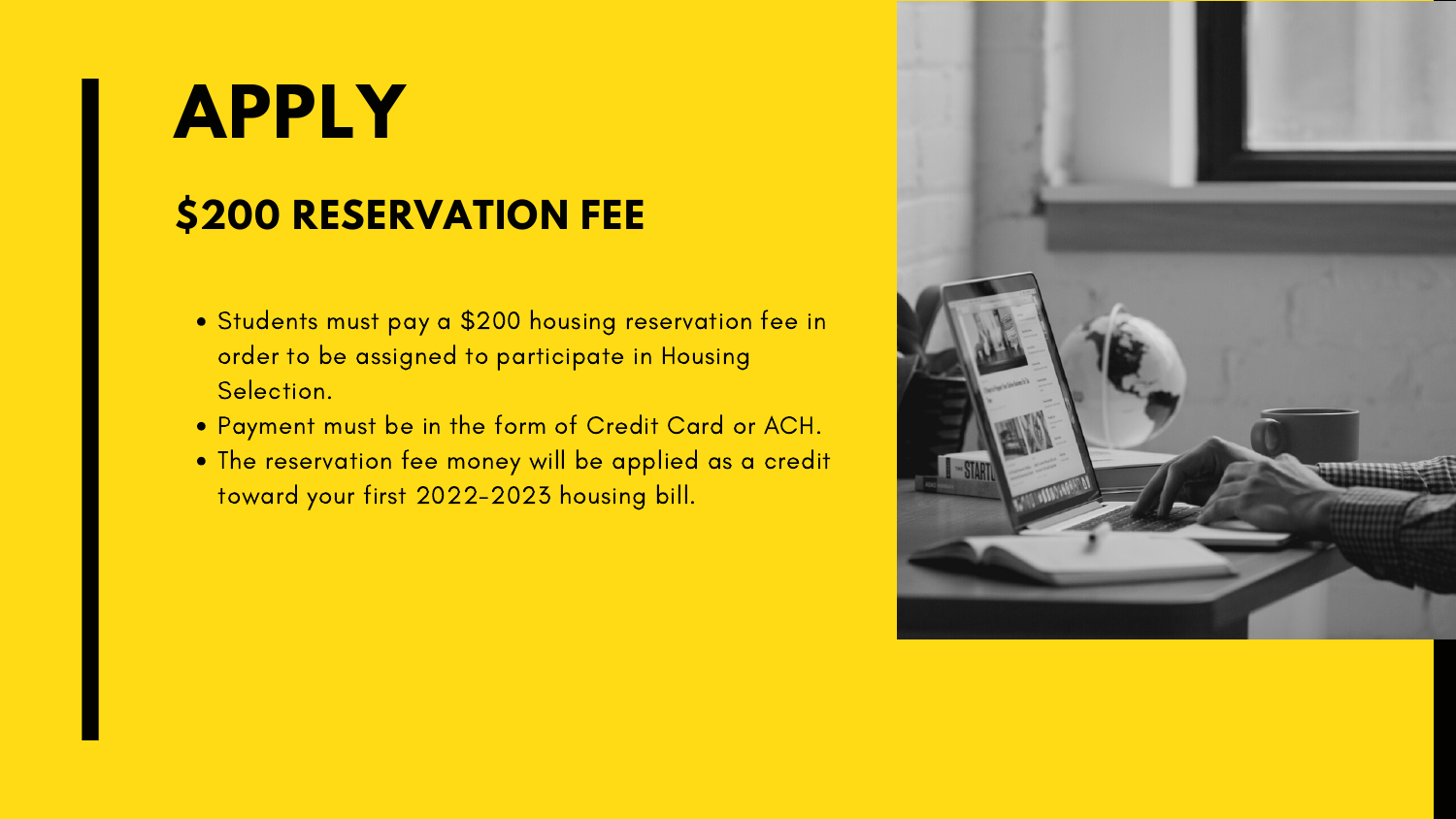# **FORM A ROOMMATE**

# **GROUP**

## **BY APRIL 11, 2022 AT NOON**

You can only form a roommate group with those students who have completed the same application as yourself (Walker Avenue

Due to the different housing selection cycles, current residents are not able to request incoming freshmen or transfer students as

- This step is optional.
- You may form groups of 2 or 4.
- or Residential Life).
- roommates during the Housing Selection process.
- considered incomplete, and may be split up.

Groups that do not meet size requirements and those with students who did not finalized their housing license will be



Watch our video on How to Form a Roommate Group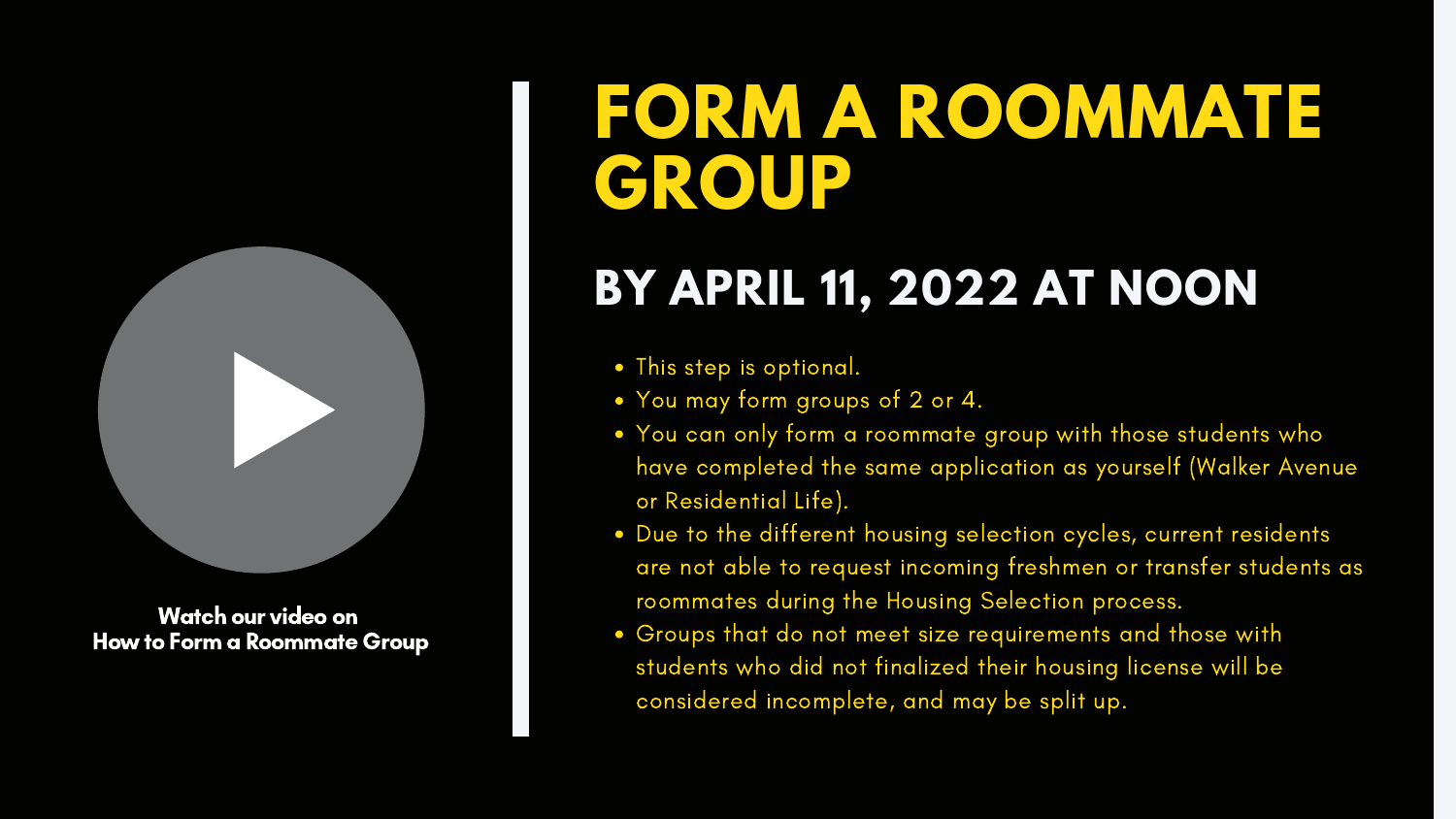# **SELECT YOUR ROOM**

**WALKER AVENUE SELECTION APRIL 20-21, 2022**

**RESIDENTIAL LIFE SELECTION APRIL 27-29, 2022**

Your group ' s selection time will be sent to your UMBC email at least two days before the start of the selection period.

Selection times are assigned based on your group ' s average completed credits and the selection process in which you are participating. Times are not prioritized by group size or class year.

The group leader must log into the housing portal during the assigned selection time to pick a room from the available inventory. Groups that fail to select by the end of the Housing Selection period are still guaranteed housing, and will be assigned by Residential Life over the summer.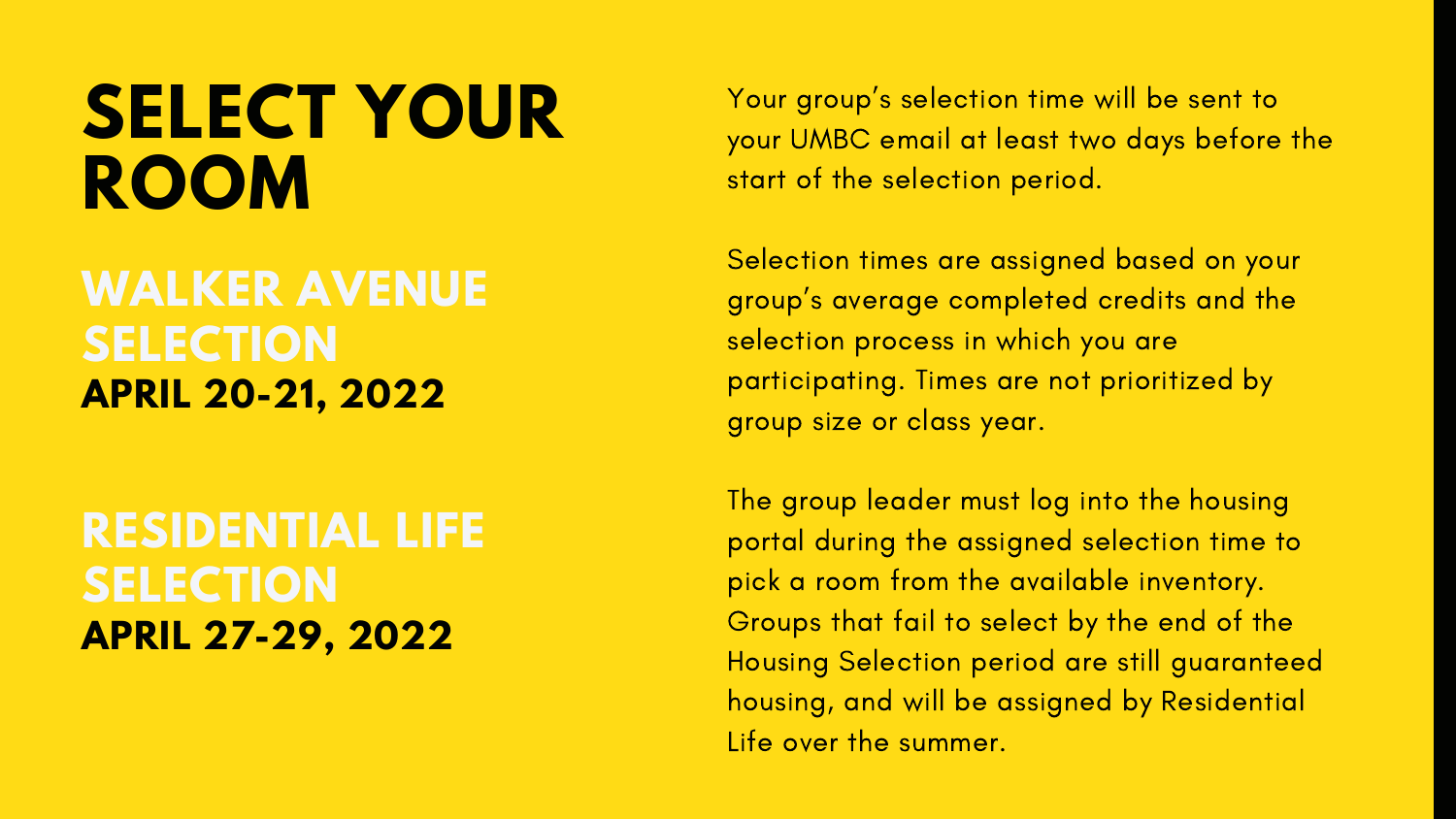### **LEARN MORE ATTEND A VIRTUAL INFO SESSION**

March 14 at Noon Housing Selection General [Information](https://umbc.webex.com/umbc/onstage/g.php?MTID=e99971cb7576120677e631e4a7e63ca92) Session

March 25 at Noon Q&A [Drop-In](https://www.google.com/url?q=https://umbc.webex.com/umbc/j.php?MTID%3Dmd67db63fadae6f4121fe74b1d702e899&sa=D&source=calendar&ust=1643119458986219&usg=AOvVaw1ZLfcq8-4leG01A664B5vP) Session

March 30 at Noon [Roommate](https://umbc.webex.com/umbc/onstage/g.php?MTID=e81d682af5e98ed8fc3f2525edb0f4616) Group Formation

April 8 at Noon Q&A [Drop-In](https://www.google.com/url?q=https://umbc.webex.com/umbc/j.php?MTID%3Dma76ef66a951706395a65ab599238c5cd&sa=D&source=calendar&ust=1643119706886139&usg=AOvVaw2R-Vxd7dMi4aK6Xqe8jo1F) Session

April 13 at Noon How to [Search](https://umbc.webex.com/umbc/onstage/g.php?MTID=e51e0f6cec64ef6baff06bee5c196db43) & Select a Room